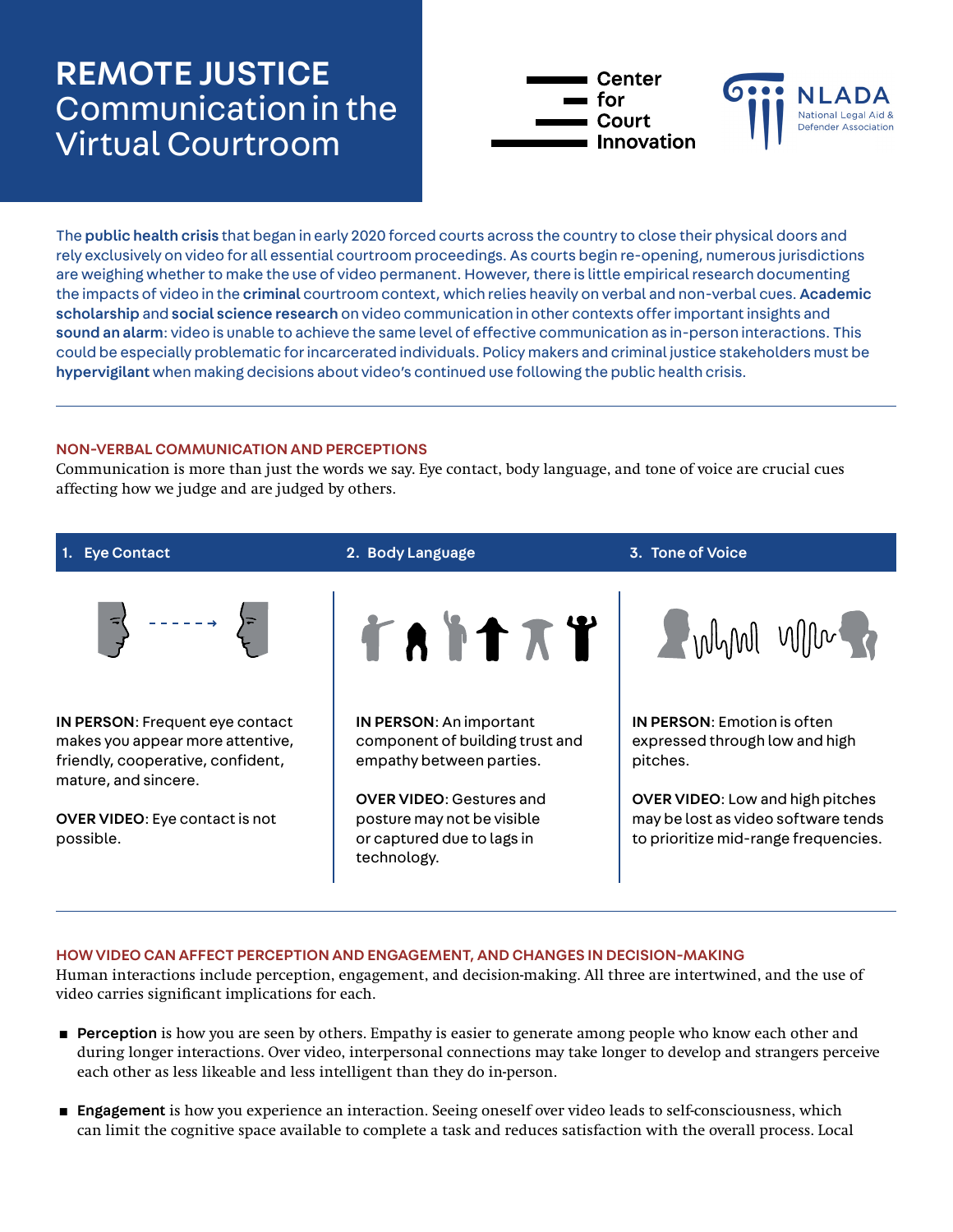coalitions—the phenomenon whereby participants tend to agree with those in the same room or virtual group versus the "outgroup"—are also more likely to form over video than in-person. Native language speakers may attribute nonnative speakers' seeming low level of engagement over video—fewer spoken words, less looking into the camera—to factors such as shyness, lack of interest, or untrustworthiness, rather than language difficulties.

#### Case Study: How Perception and Engagement Over Video Led to Altered Decision-Making in the Workplace

A 2013 study compared job interviews conducted in-person versus over video. Overall, employers gave video applicants lower ratings and viewed them as less likeable. Video applicants felt the medium offered them less of a chance to perform and provide employers with information about their qualifications. Ultimately, video applicants were less likely to be hired and considered their remote interviews as less procedurally fair.

#### VIDEO AND THE COURTROOM: WHAT WE KNOW

- Cook County, IL: How Video Affected Bail Outcomes: In 2010, a study compared felony bail-amount decisions in Cook County, IL, over an eight-year period before and after implementation of video bail hearings. Researchers found the switch to video led to an average increase of \$21,000—or 51%—in overall bail amounts.
- **Judges** presiding over video hearings often do not have the assistance of courtroom support staff and may find it difficult to juggle core judicial tasks such as managing courtroom behaviors, gauging the emotional state of witnesses and defendants to ensure a fair process, and conveying community-held beliefs. Over video, judges feel less confident in their ability—and the perception of their ability—to maintain control of the courtroom.
- Child witnesses are perceived as less credible and trustworthy when testifying over closed-circuit television than in-person. Expert witnesses are less able to use gestures and body language when testifying about exhibits and to ensure the comprehension of the judge and/or jury. Experts also believe appearing from their homes instead of a courtroom leads to their being perceived as less legitimate, effective, and authoritative.
- « *When the client is brought into the [video] courtroom, they have four boxes in front of them, and they don't know who is talking to them. It's not easy for them to see the judge. One time, [a defendant] started talking to the court clerk thinking that was the judge. They are hurried in there, and don't have time to get oriented. They're not able to pick up on any cues.* — Defense Attorney, June 2020
- **Defendants** in video immigration court face issues with technology, access to attorneys, and language interpretation. Researchers founds 70% of non-English speakers experienced at least one problem related to video during their hearing.

#### RECOMMENDATION

A scan of the social science research makes clear that the quality of communication in the criminal courtroom can be compromised when conducted over video. Rigorous, in-depth research and analysis on how video may alter courtroom experiences and case outcomes is critically needed. Especially important is a greater understanding of defendants' perspectives. As soon as the public health crisis subsides, all high-stakes criminal court appearances should resume in-person, particularly when an individual's liberty is at risk.